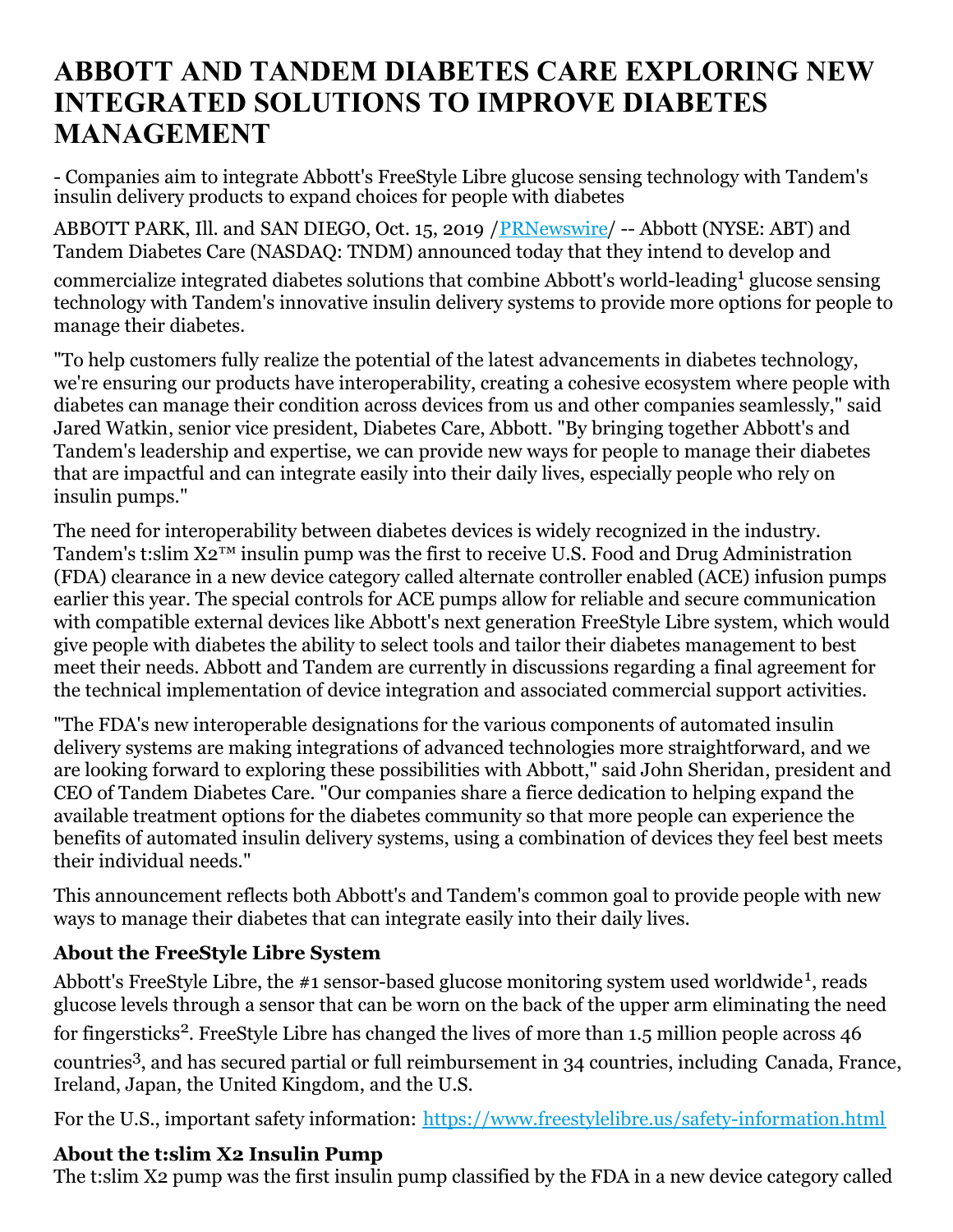alternate controller enabled (ACE) infusion pumps <sup>4</sup> and the first system approved as compatible with interoperable continuous glucose monitoring (iCGM) devices. The system includes advanced features like a large color touchscreen, rechargeable battery, *Bluetooth®* wireless technology, USB connectivity and watertight construction (IPX7).<sup>5</sup> It is capable of remote software updates using a personal computer, offering the potential for in-warranty users to access new features as they become available. 6

## **About Abbott**

Abbott is a global healthcare leader that helps people live more fully at all stages of life. Our portfolio of life-changing technologies spans the spectrum of healthcare, with leading businesses and products in diagnostics, medical devices, nutritionals and branded generic medicines. Our 103,000 colleagues serve people in more than 160 countries.

Connect with Abbott at [www.abbott.com](https://c212.net/c/link/?t=0&l=en&o=2610578-1&h=3599808506&u=http%3A%2F%2Fwww.abbott.com%2F&a=www.abbott.com), on LinkedIn at [www.linkedin.com/company/abbott-/](https://c212.net/c/link/?t=0&l=en&o=2610578-1&h=3980038686&u=http%3A%2F%2Fwww.linkedin.com%2Fcompany%2Fabbott-%2F&a=www.linkedin.com%2Fcompany%2Fabbott-%2F), on Facebook at [www.facebook.com/Abbott](https://c212.net/c/link/?t=0&l=en&o=2610578-1&h=3389998285&u=http%3A%2F%2Fwww.facebook.com%2FAbbott&a=www.facebook.com%2FAbbott) and on Twitter @AbbottNews and @AbbottGlobal.

#### **About Tandem Diabetes Care, Inc.**

Tandem Diabetes Care, Inc. [\(www.tandemdiabetes.com](http://www.tandemdiabetes.com)) is a medical device company dedicated to improving the lives of people with diabetes through relentless innovation and revolutionary customer experience. The company takes an innovative, user-centric approach to the design, development and commercialization of products for people with diabetes who use insulin. Tandem's flagship product, the t:slim X2 insulin pump, is capable of remote software updates using a personal computer and features integrated continuous glucose monitoring. Tandem is based in San Diego, Calif.

Connect with Tandem Diabetes Care at [www.tandemdiabetes.com](https://c212.net/c/link/?t=0&l=en&o=2610578-1&h=1576722486&u=http%3A%2F%2Fwww.tandemdiabetes.com%2F&a=www.tandemdiabetes.com), on Twitter @tandemdiabetes, on Facebook at [www.facebook.com/TandemDiabetes](https://c212.net/c/link/?t=0&l=en&o=2610578-1&h=145359582&u=http%3A%2F%2Fwww.facebook.com%2FTandemDiabetes&a=www.facebook.com%2FTandemDiabetes), and on LinkedIn at [www.linkedin.com/company/TandemDiabetes](https://c212.net/c/link/?t=0&l=en&o=2610578-1&h=846309253&u=https%3A%2F%2Fwww.linkedin.com%2Fcompany%2Ftandemdiabetes&a=www.linkedin.com%2Fcompany%2FTandemDiabetes).

Tandem Diabetes Care is a registered trademark and t:slim X2 is a trademark of Tandem Diabetes Care, Inc. The Bluetooth word mark and logos are registered trademarks owned by Bluetooth SIG, Inc. and any use of such marks by Tandem Diabetes Care, Inc. is under license.

#### **Forward Looking Statements – Tandem Diabetes Care**

This press release contains "forward-looking statements" within the meaning of Section 27A of the Securities Act of 1933, as amended, and Section 21E of the Securities Exchange Act of 1934, as amended, that concern matters that involve risks and uncertainties that could cause actual results to differ materially from those anticipated or projected in the forward-looking statements. For instance, while the parties are currently exploring a business relationship, there can be no assurance that an agreement will be reached or that any agreement will be on the terms that are currently being discussed. Other forward-looking statements relate to the ability to integrate devices and achieve interoperability between them. These statements are subject to numerous risks and uncertainties, including the risks that technical challenges, clinical or regulatory hurdles or other factors may prevent or delay integration/interoperability. These and other risks and uncertainties are identified in Tandem's most recent Annual Report on Form 10-K and Quarterly Reports on Form 10-Q, respectively, and other documents filed by the Company with the Securities and Exchange Commission. Readers are cautioned not to place undue reliance on these forward-looking statements, which speak only as of the date of this release. Tandem undertakes no obligation to update or review any forward-looking statement in this press release because of new information, future events or other factors.

1. Data on file, Abbott Diabetes Care. Data based on the number of users worldwide for the